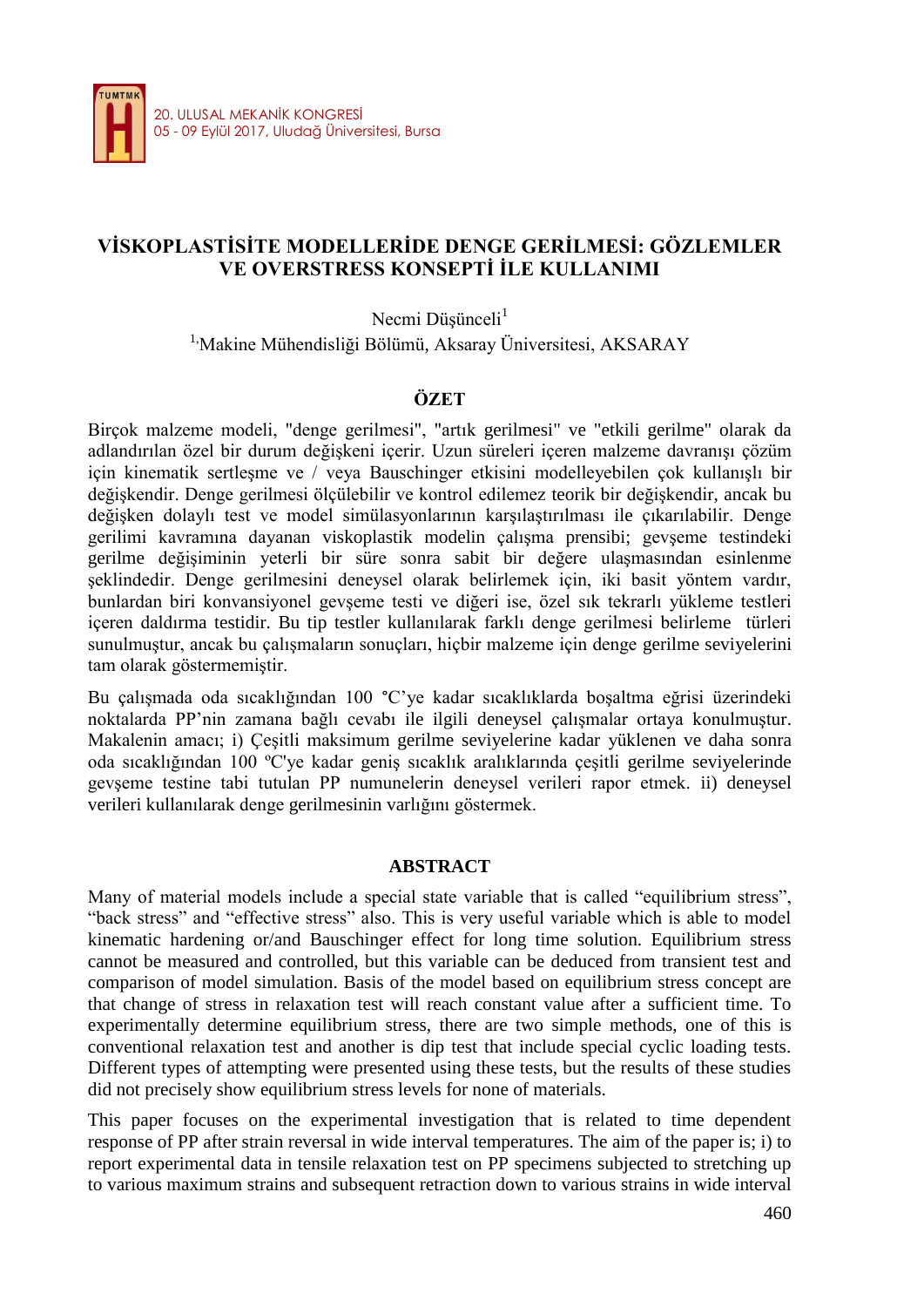of temperatures ranging from room temperature to  $100 \degree C$  ii) to demonstrate existence of equilibrium stress using experimental data of PP.

**Keywords:** Equilibrium stress, relaxation, temperature effect, viscoplasticity, polypropylene.

# **1. Introduction**

In the materials science and constitutive modeling effort, observation of relaxation behavior is important, because stress evolution on elapsed time is used to determine characteristic properties of a material. Unusual relaxation of polymeric materials has interesting properties that give some clue about equilibrium stress of materials. In this study, extensive experimental results are reported. Polypropylene (PP) specimens were imposed uniaxial tension loading in the interval of temperature ranging from room temperature up to 100 ºC. The main aim of the study is to reveal mysteries of unusual relaxation of both polymers. In order to investigate these materials behavior, relaxation test after strain reversal are performed at strain rate of 10 mm/min at various stress levels under various temperature. The following properties are observed: strain amount after the reversal influences unusual relaxation behavior of the polymers at all temperature and stress levels.

This paper focused on experimental investigation of the time-dependent behavior of semicrystalline polymers (PP); observed in relaxation tests on specimens subjected to loading and partial retraction. Relaxation tests at various high temperatures at various stress levels for two polymers are performed on the unloading segment of the stress–strain. Under these tests conditions, the relaxation stress can increase, decrease, or decrease then increase during the test intervals.

## **1.1 Materials**

To investigate these behavior, firstly, Isotactic polypropylene Moplen HP 400R (density 0.905 g/cm3, melt flow rate 25 g/10 min) was purchased from Basell Polyolefins (Switzerland). Dumbbell specimens for tensile tests (ASTM standard D-638) with crosssectional area 10.2 mm x 4.2 mm were molded by using injection-molding machine Arburg 320C.

DSC (differential scanning calorimetry) measurements were performed by means of Mettler Toledo DSC 823E apparatus. PP samples with mass of about 20 mg were scanned at the heating rate 12 K/min under nitrogen flow. Melting peak of polypropylene corresponded to the temperature Tm=161 °C. The specific enthalpy of melting Hm was calculated as 99 J/g, which resulted in degree of crystallinity 47% (by using the specific enthalpy of melting 209 J/g for purely crystalline polypropylene [8]).

# **1.2 Mechanical Tests**

Mechanical tests were conducted by means of universal testing machine Instron-5568 equipped with an electro-mechanical sensor for control of longitudinal strains in the active zone of samples. Tensile force was measured by 5 kN load cell.

The experimental program included two series of tests performed at room and various high temperatures. Each test was conducted on a virgin specimen.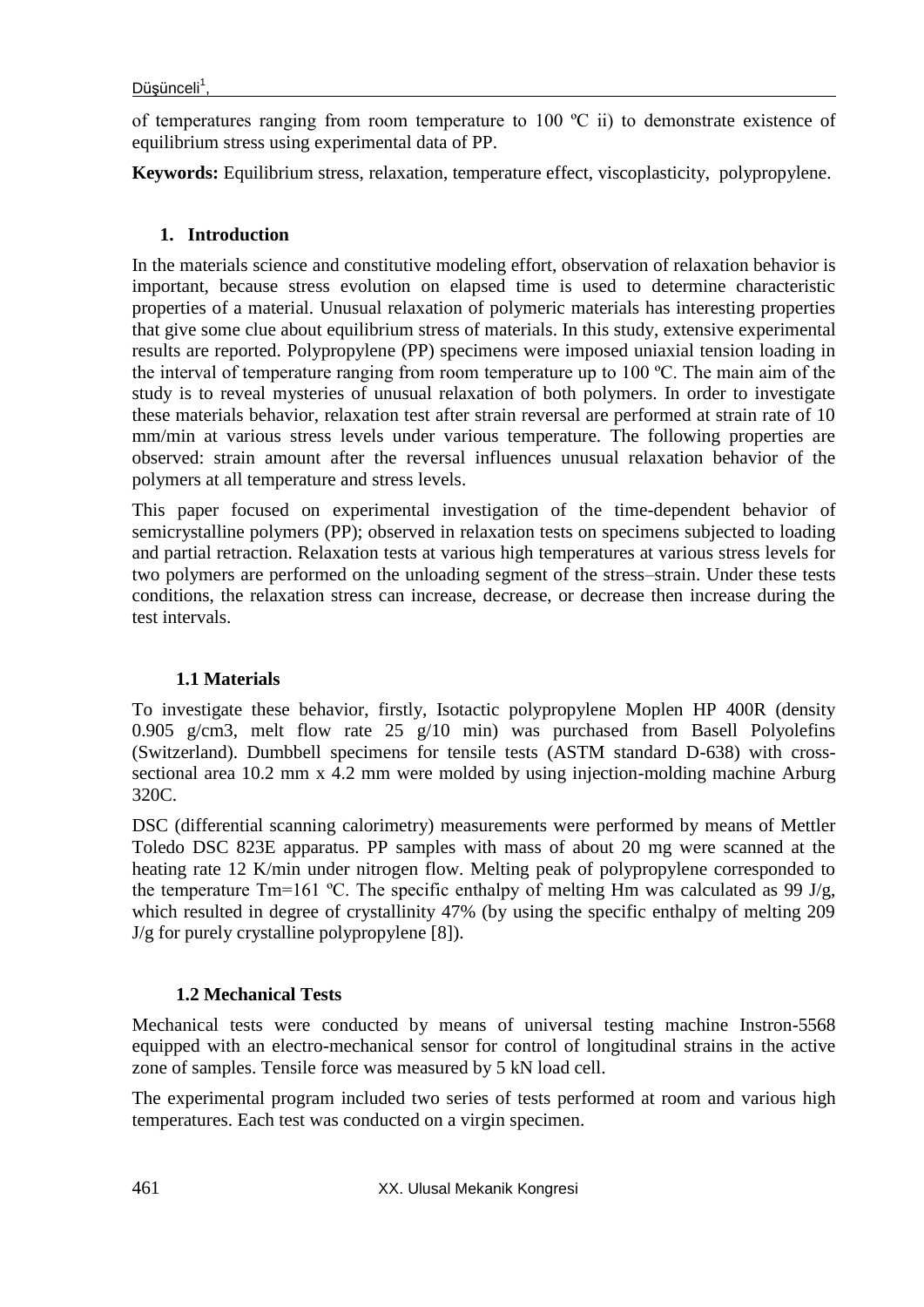The first series involved six relaxation tests performed after tension up to a fixed maximum elongation d<sub>max</sub> and retraction down to various stresses  $\sigma_{min}$ . In each test, a specimen was stretched with cross-head speed 10 mm/min (which corresponded to strain rate  $=2x10-3$  1/s) up to  $d_{max} = 9$  mm (which corresponded to maximum strain  $\varepsilon_{max} = 0.09$ ), and unloaded with the same cross-head speed down to a required stress  $\sigma_{min}$ . Afterwards, the strain  $\varepsilon$  was preserved constant, and stress σ was monitored as a function of time t. Following the ASTM protocol E-328 for short-term relaxation tests, duration of relaxation tests  $t_{rel} = 20$  min was chosen. Experiments were carried out with minimum stresses under retraction  $\sigma_{min} = 1, 5, 10, 15, 20$ and 25 MPa.

Next, relaxation tests after strain reversal were performed at 1 MPa at various high temperatures. These series involved tensile tests with cross-head speed 10 mm/min and maximum strain  $\varepsilon_{\text{max}}$ =0.15. Each test was conducted on least two virgin specimens. Test temperatures are 23 °C, 40 °C, 50 °C, 60 °C, 70 °C, 80 °C, 90 °C and 100 °C. In experiments at high temperature, each specimen was per-heated in a thermal chamber required temperature for at least half an hour, and then equilibrated in the testing machine for 10 minutes before loading.

#### **1.3 Results**

The stress-strain curves and the change of stress as a function of time at room temperature are given in Figs. 1 and 2 respectively.



Fig. 1. Stress versus strain for PP. Symbols: experimental data in cyclic tests with strain rate  $2x10^{-3}$  1/s, maximum strain  $\varepsilon_{\text{max}} = 0.09$ , and various minimum stresses  $\sigma_{\text{min}}$ . MPa.

Observations from the Fig. 2 are that evolution of the relaxation curves are depend on the amount of strain reversal, ( $\Delta \varepsilon = \varepsilon_{\text{max}} - \varepsilon$ ). When amount of strain reversal is large, it continues to increase with increasing time until it reaches an asymptotic value. If ∆ε is intermediate value, stress at first increase up to a level and then decreases continuously with time until it approaches a stable value asymptotically.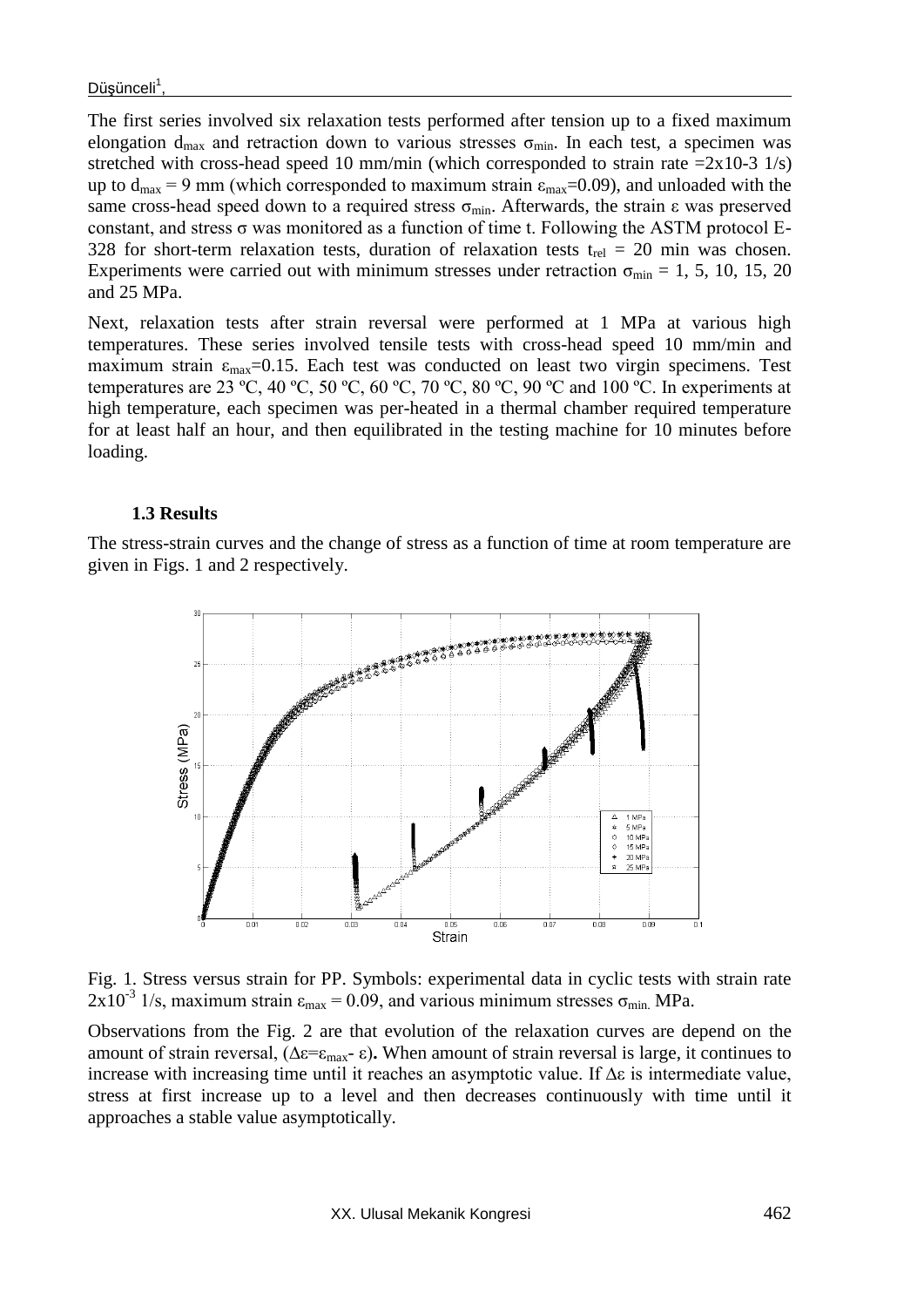

Fig. 2. Stress versus relaxation time for PP. Symbols: experimental data in relaxation tests on specimens subjected to tension up to maximum  $\varepsilon_{\text{max}} = 0.09$  and subsequent unloading down to various minimum stresses  $\sigma_{min}$  MPa.

Stress-strain curves of PP at various temperatures are given in Fig. 3. As can be seen in Fig. 3, stress-strain curves are nonlinear and stress monotonically decreases with increasing temperature maximum stress at 15% strain decreases approximately by 3 times, from 25.8 MPa at room temperature to 21 MPa at 40, 18.2 MPa at 50, 15,6 MPa at 60, 12.8 MPa at 70, 11.3 MPa at 80, 10.2 MPa at 90, and 9 MPa at 100 °C. Residual strain after unloading is practically same for all temperatures and this value is close to 0.06 and independent of temperature.



463 XX. Ulusal Mekanik Kongresi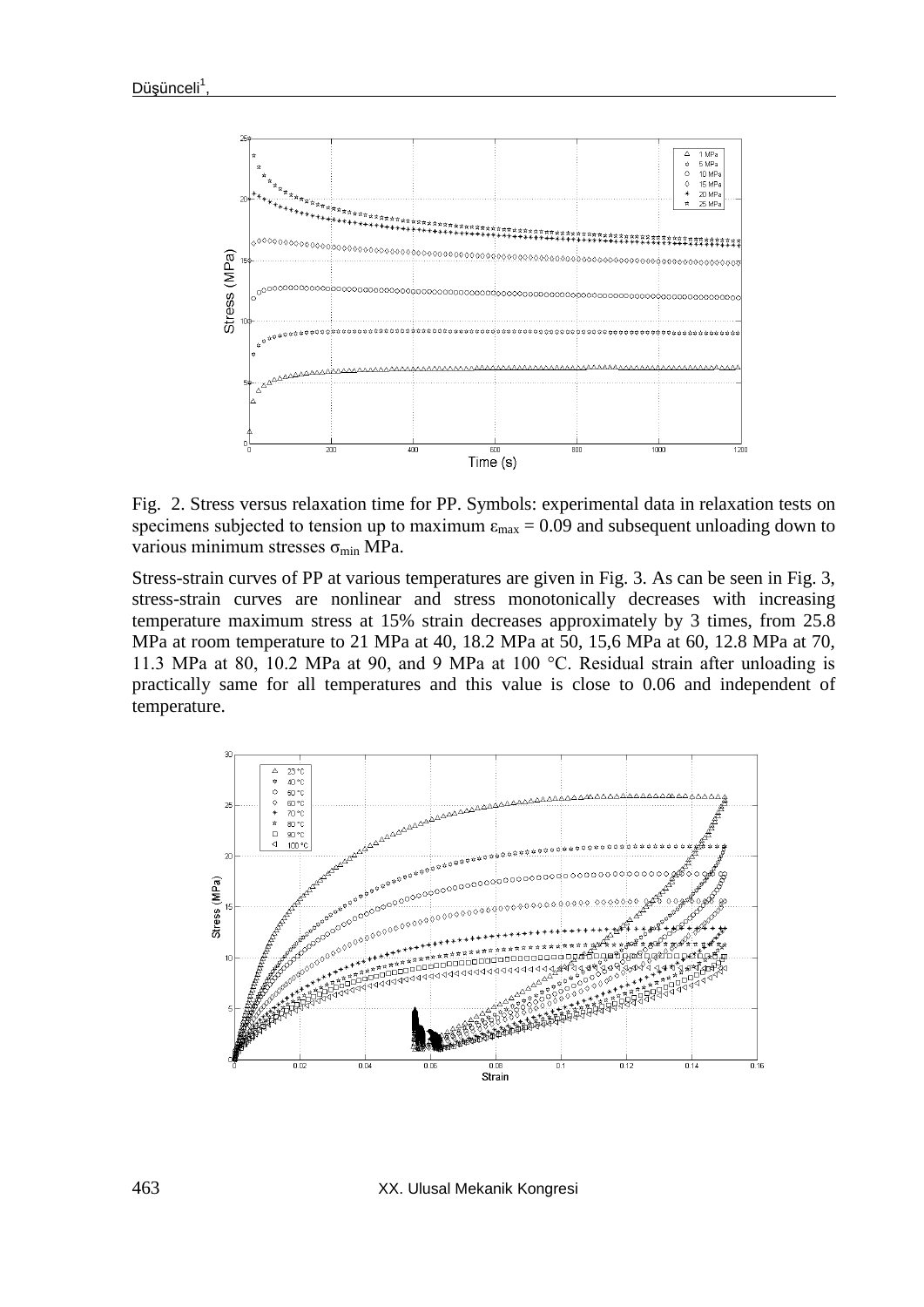Fig. 3. Stress versus strain for PP. Symbols: experimental data in cyclic tests with strain rate 2x10<sup>-3</sup> 1/s, maximum strain  $\varepsilon_{\text{max}} = 0.15$ , minimum stresses  $\sigma_{\text{min}} = 1$  MPa. and various temperature levels.

Experimental results in relaxation tests at 1 MPa at various temperatures are shown in Fig. 4. Strain reversal was very large level in these cases, for evolution of relaxation behavior at high temperature can be observed. For all temperatures, tensile stress monotonically increases with elapsed time. Especially, when temperatures are bigger than 40 ºC, stress level reaches asymptotic values and then it seems to be practically constant.



Fig. 4. Stress versus relaxation time for PP. Symbols: experimental data in relaxation tests on specimens subjected to tension up to maximum  $\varepsilon_{\text{max}} = 0.15$  and subsequent unloading down to minimum stresses  $\sigma_{\min} = 1$  MPa at various temperature levels.

## **2.Modeling**

Many models use the "equilibrium stress", also sometimes known as "the back stress", in characterizing the response of both polymeric and non-polymeric materials [1-4]. Several researchers attempted to determine characteristics of the equilibrium stress. Their assumption is that there exist loading conditions under which the relaxation processes stop so the load may be held at constant strain indefinitely, and which the material response would normally tend toward this equilibrium [5-7].

In the literature, there are two types of experimental to determine equilibrium stress. The first method is similar to our test on PP that the specimen is partially unloaded and then waited for zero stress rate at constant strain level. The second method is dip test that include cyclically loading, firstly, specimen is load and then rapidly is unload, and then stress is fixed while observation of strain. On the other hand, there is modified version of dip test that is conducted using deformation history. The method is called rapid load-unload test also [8-10].

Fig. 2 and 4 show that at constant strain the stress either decrease or increases toward the equilibrium response, depending on which side of the equilibrium response the process starts from, and then indefinitely stays there. But these tests take very long time to reach equilibrium stress.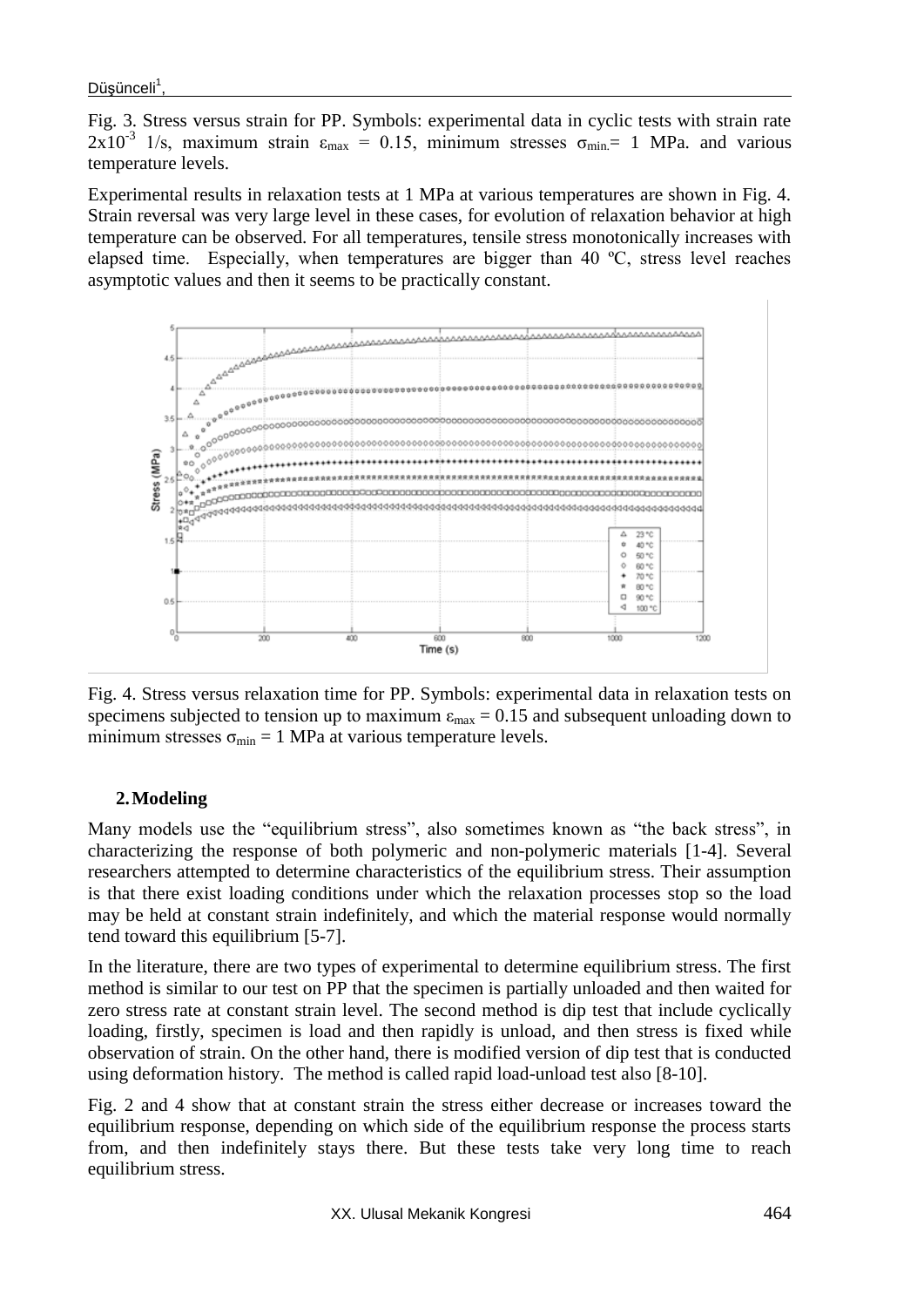Viscoplasticity theory based on overstress (VBO) model was developed by Krempl based on the observations of the behaviour of metals and alloys at high temperatures [11]. [12 and 13] observed that the mechanical behaviour of the solid polymer at room temperature has a number of similarities with the mechanical behaviour of metallic materials. In order to model the mechanical behaviour of solid polymers, [14] developed the viscoplasticity theory based on overstress for polymers (VBOP) by modifying the VBO model.

In this study, as the experiment is uniaxial tension test, one-dimensional equations of VBOP model used. The flow law for small strain, incompressibility and isotropy is given by;

$$
\dot{\varepsilon} = \dot{\varepsilon}^{el} + \dot{\varepsilon}^{in} = \frac{\dot{\sigma}}{RE} + F \frac{\sigma - g}{\Gamma}
$$
 (1)

where E is Young's modulus, and F is the viscosity function. The superposed dot represents the material time derivative. The difference between the Cauchy and the equilibrium stress is "the overstress".  $\Gamma = |\sigma - g|$  is the overstress invariant. It can be seen that evolving of the overtress in Fig. 5.

The evolution of the equilibrium stress is as follows;

$$
g = \psi \frac{\dot{\sigma}}{RE} + \psi F \left( \frac{\sigma - g}{\Gamma} - \frac{g - k}{A} \right) + \left( 1 - \frac{\psi}{E} \right) \dot{k}
$$
 (2)

the  $\psi$  represent the positive shape function. The Shape function is influential on the transition from the quasi-linear region to the fully inelastic flow region. It controls the modelling of the neck region, as well as the modelling of the unloading curve. It is defined for polymeric materials as follows [15].  $\mathbf{r}$ 

$$
\psi = \psi_1 + \left| \frac{C_2 - \psi_1}{\exp(C_3|\varepsilon^{in})} \right|
$$
  

$$
\psi_1 = C_1 \left( 1 + C_4 \left( \frac{|g|}{A + |k| - \Gamma} \right) \right)
$$
 (3)

where  $C_1, C_2, C_3, C_4$  are the material parameters. Relation between Cauchy stress and equilibrium stress are given in Fig. 5.

Kinematic stress adjusts the tangent module at the maximum strain of interest. It also enables the modelling of the Bauschinger effect.

$$
\dot{k} = \frac{|\sigma|}{\Gamma + |g|} \overline{E}_i \dot{\varepsilon}^{\text{in}} \tag{4}
$$

where *E E*  $\overline{E}$ <sub>=</sub> $\frac{E}{\sqrt{2}}$ *t*  $t = \frac{t}{t}$ Ξ  $=$  $\frac{1}{1}$ and  $E_t$  is the tangent modulus. The isotropic stress (A) is used for the

modelling of the hardening and softening behaviour. It was taken as a constant value in this study. The positively increasing form of the nonlinear viscosity function is;

$$
F = B \left(\frac{\Gamma}{D}\right)^m \tag{5}
$$

465 XX. Ulusal Mekanik Kongresi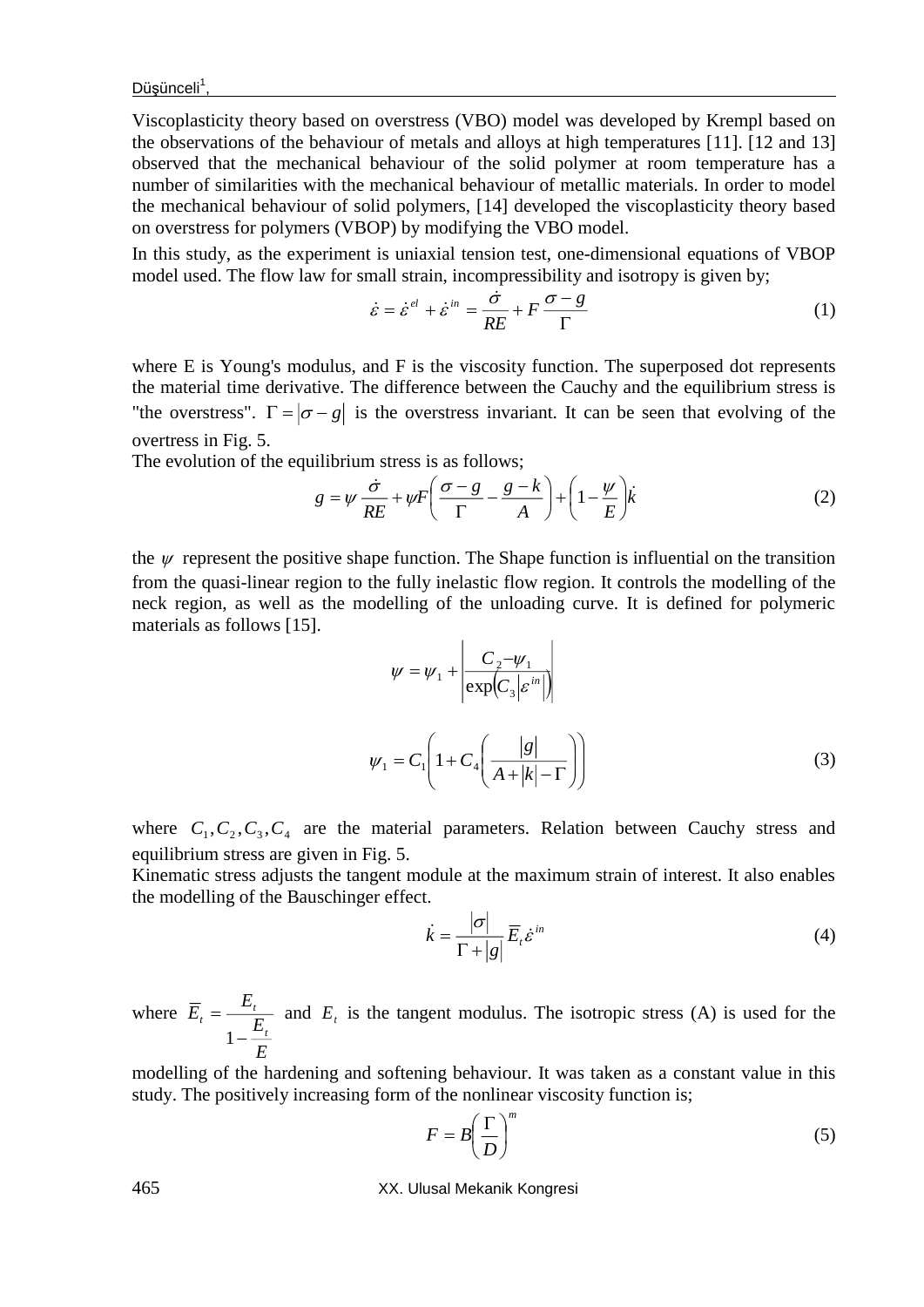B is the universal constant, m is the material constant, and D is the drag stress. In order to model the nonlinear features of the unloading curve of polymeric materials, The R parameter is added to the elastic part of Eq. 1 [16 and 17]. It is defined as *n A*  $R = 1 - t \frac{|g - k|}{ }$ I I J  $\lambda$  $\overline{\phantom{a}}$  $\setminus$  $=1-t\left(\frac{|g-k|}{t}\right)^n$ , where t and n are the material parameters.



Fig. 5. "Overstress" model's Cauchy-Equilibrium-Kinematic Stress Relation.

The model predictions were calculated using these determined material parameters. The following simulations were carried out to investigate the modeling capability of VBOP for 20 min relaxation at five different stress levels (20 MPa, 15 MPa, 10 MPa, 5 MPa and 1 MPa) on unloading path.

Stress-strain curves of PP under uniaxial tensile loading up to 9%, afterwards unloading down to 20, 15, 10, 5, and 1 MPa respectively, with strain rate of  $2x10^{-3}$  s<sup>-1</sup> and model predictions are given in Fig. 6. Each stress-strain curves include 20-min relaxation experiments at all stress levels. Model prediction and the experimental results are compatible with each other. Especially unloading curves are captured quite well for 0.006 and 0.009 strains; however, there is a little bit deviation at 0.0027 strains.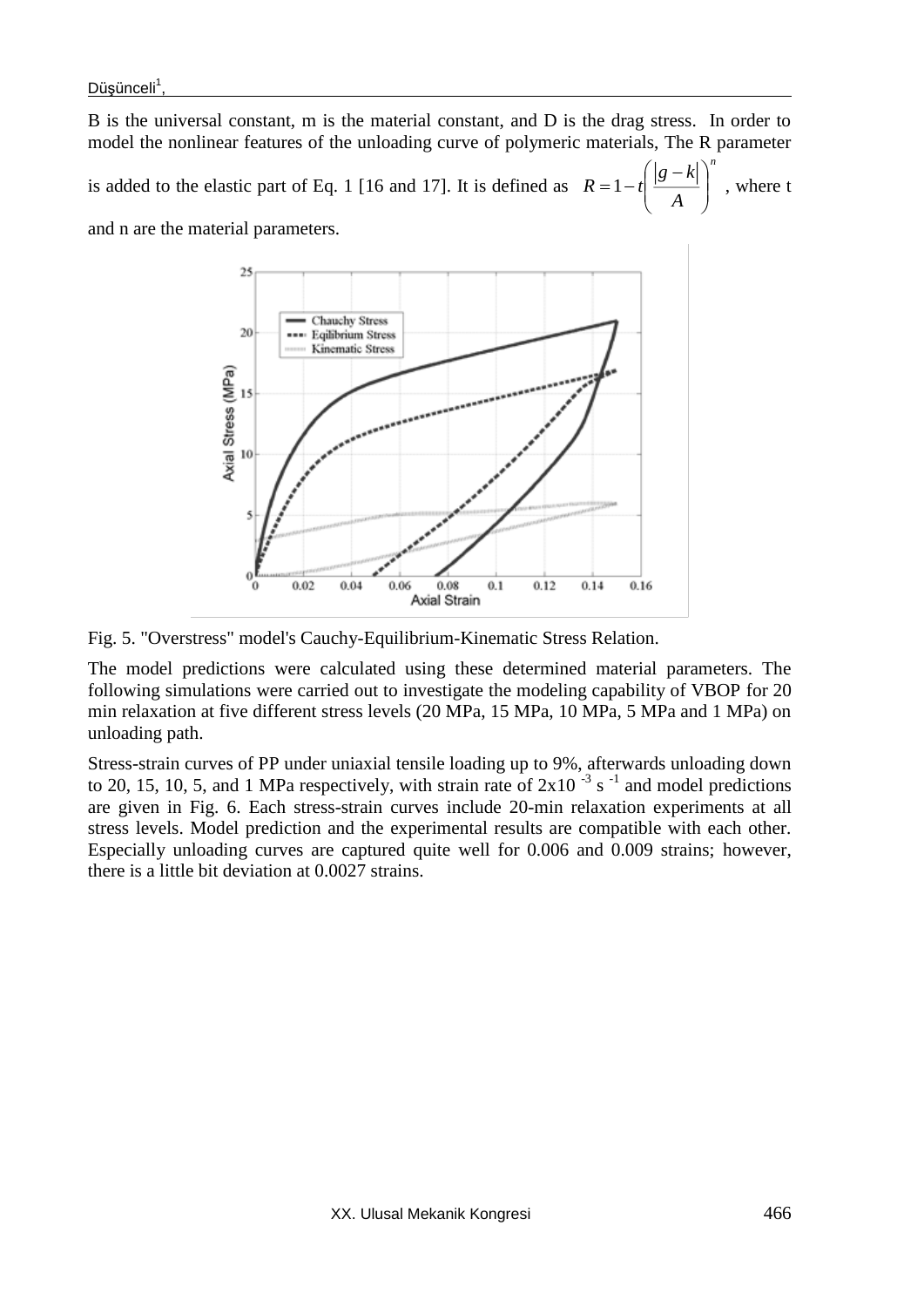

Fig. 6. Stress versus strain. Specimens are subjected to tensile loading to maximum strain  $\varepsilon_{\text{max}}$  = 9% and subsequent unloading to various minimum stresses at  $2^{-3}$  s<sup>-1</sup>, over a 20 min. relaxation test.

VBOP model relaxation predictions for loading up to 0.009 strain and unloading down to five different stress levels (20 MPa, 15 MPa, 10 MPa, 5 MPa and 1 MPa) are given in Fig. 7. Mixed relaxation is observed at 20 and 15 MPa. In these stress level, there are a little bit deviation between VBOP model prediction and experimental data for long time, but evolution of prediction and experimental data have same characteristics. If the stress level is below 15 MPa, the material shows inverse relaxation. Good agreement between the inverse relaxation of PP and predictions of the model are observed.



467 XX. Ulusal Mekanik Kongresi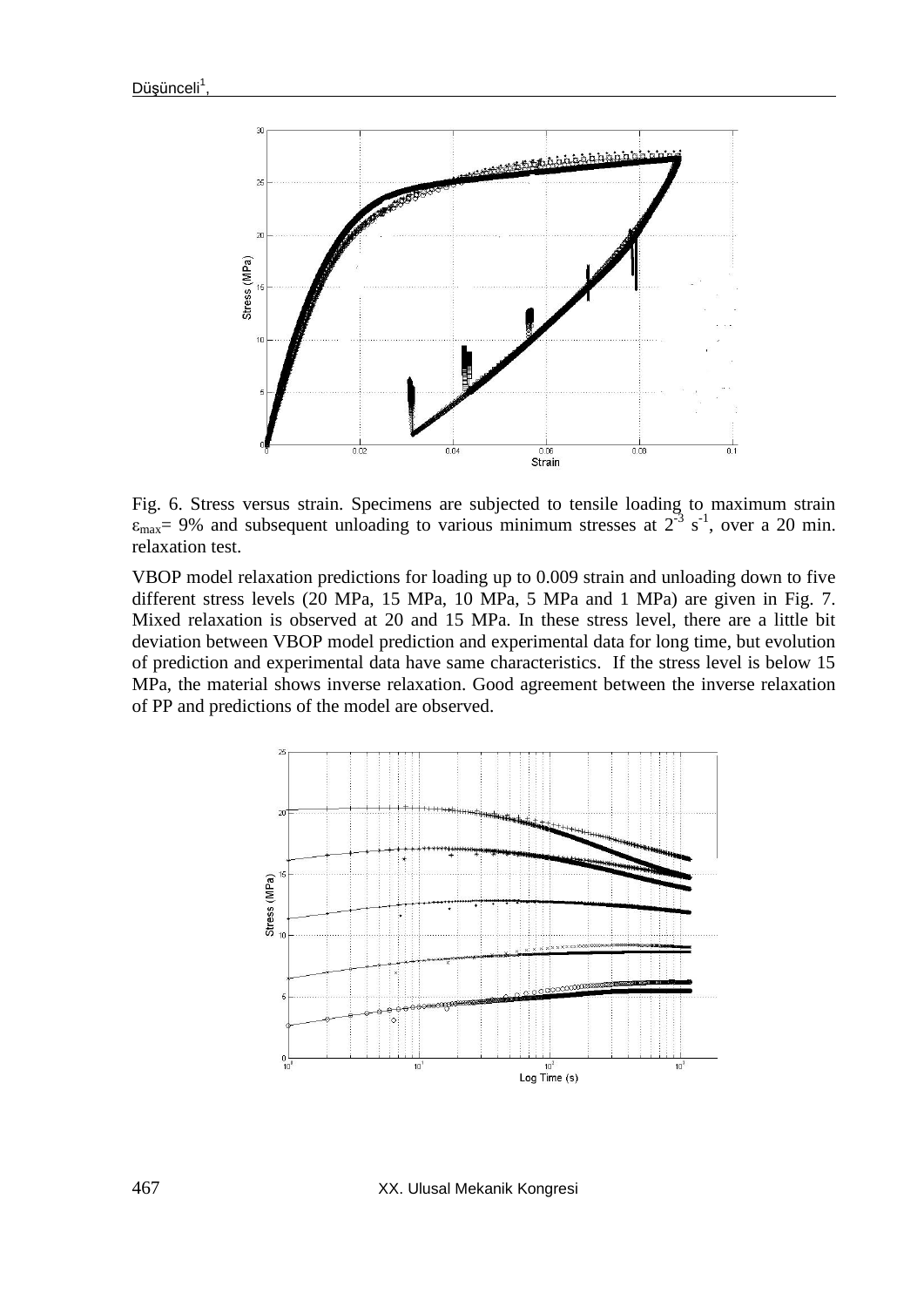Fig.7. Stress versus logarithmic relaxation time. Specimens are subjected to tensile loading to maximum strain  $\varepsilon_{\text{max}}$  = 9% and subsequent unloading to various minimum stresses at 2x10<sup>-3</sup> s<sup>-</sup>  $<sup>1</sup>$ , over a 20 min. relaxation test.</sup>

### **3. Conclusions**

A comprehensive study is reported on isotactic polypropylene in uniaxial tensile test with  $2x10^{-3}$  1/s strain rate, tensile relaxation test with various stresses on unloading segments at room temperature. In this study, it is observed that unusual relaxation behaviour is affected by the difference between the maximum strain level and the current strain level. As the strain increment increases, the relaxation behaviour changes from simple relaxation behaviour to inverse relaxation behaviour. Additionally, Unusual relaxation behavior of PP under uniaxial tensile loading at various temperatures is experimentally investigated. Following observations are concluded: Unusual relaxation behavior not only depends on strain amount after strain reversal but also on temperature.

The modified VBOP is applied to predict unusual creep/relaxation behavior of polymer at various stresses. In addition, multiple creep behavior of polypropylene at various stress levels at room temperature is predicted using the modified VBOP model. Comparisons between the VBOP model prediction and experimental data of polypropylene reveal that the VBOP model has good capability to predict unusual relaxation behaviour of polyproplyene.

### **KAYNAKLAR**

[1] Krempl, E., 1987, "Models of Viscoplasticity Some Comments on Equilibrium (Back) Stress and Drag Stress," Acta Mech., 69, pp.25-42.

[2] Chaboche, J.L., 1989, "Constitutive-Equations for Cyclic Plasticity and Cyclic Viscoplasticity," Int. J. Plasticity, 5, pp.247-302.

[3] Miller, A.K., 1976, "An Inelastic Constitutive Model for Monotonic, Cyclic and Creep Deformation: Parts I and II," J. Eng. Mater. -T ASME, 98, pp. 97-112.

[4] Bodner, S.R., and Partom, Y., 1975, "Constitutive Equations for Elastic- Viscoplastic Strain Hardening Materials," J. Appl. Mech.-T ASME, 42, 1975, pp. 385-389.

[5] Negahban, M., Goel, A., Delabrre, P., Feng, R., and Dimick, A., 2006, "Experimentally Evaluating the Equilibrium Stres in Shear of Glassy Polycarbonate," J. Eng. Mater. -T ASME, 128, pp. 537-542.

[6] Goel, A., Strabala, K., Negahban, M., and R. Feng, R., 2010, "Experimentally Evaluating Equilibrium Stress in Uniaxial Tests" Exp. Mech., 50, 709–716.

[7] Sehitoglu, H., 1989, "Changes in State Variables at Elevated Temperatures," J. Eng. Mater. -T ASME, 111, 192-203.

[8] Drozdov, A.D., 2010, "Effect of Temperature on The Viscoelastic and Viscoplastic Behavior of Polypropylene" Mech. Time-Depend. Mat., **14,** pp.411-434.

[9] Krempl, E., 2001, "The Relaxation Behavior and Modeling," Int. J. Plasticity, **17**, pp.1419-1436.

[10] Neu, R.W., Scott, D.T., and Woodmansee, M.W., 2000, "Measurement and Modeling of Back Stress at Intermediate to High Homologous Temperatures," Int. J. Plasticity, **16**, 283- 301